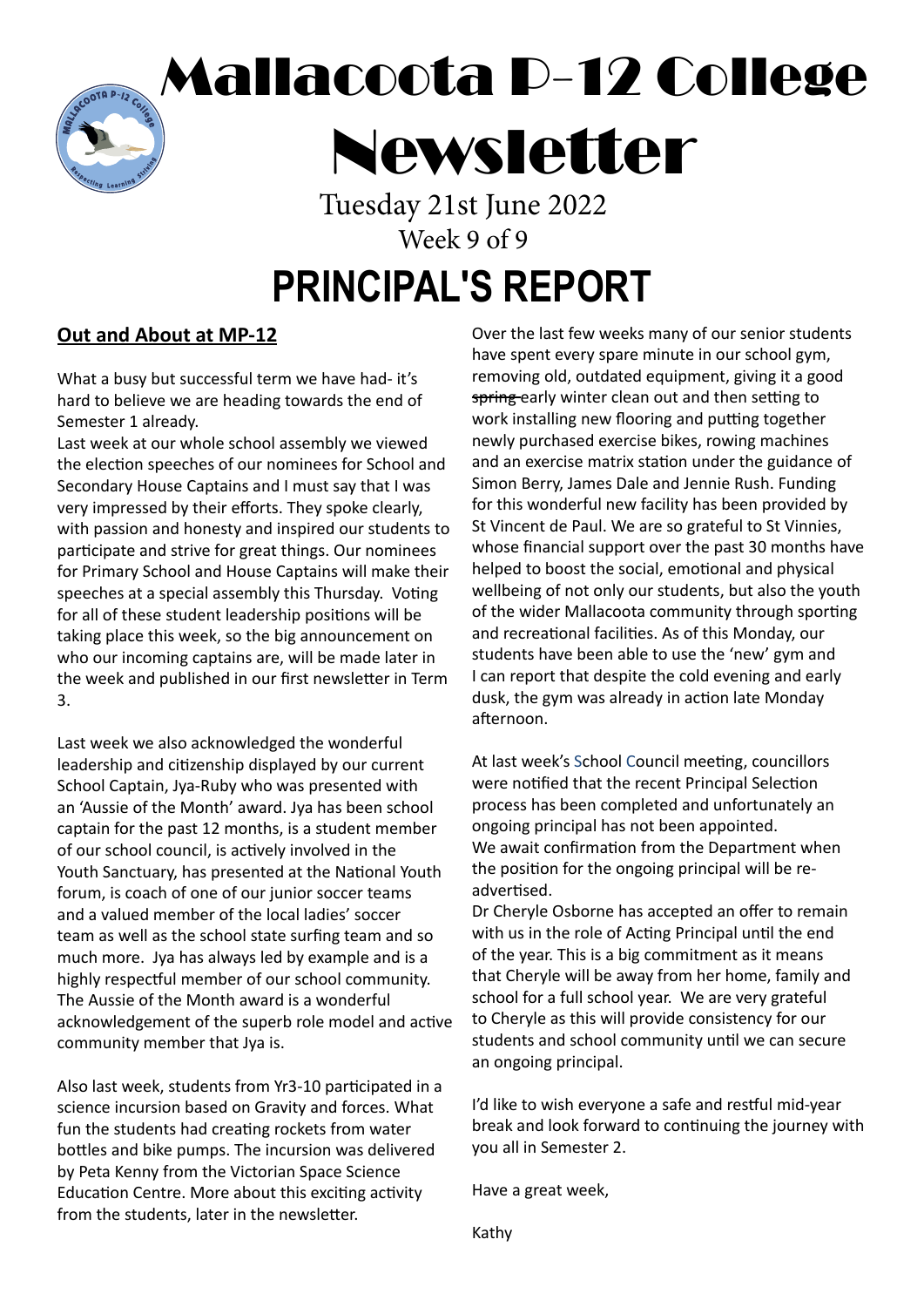# Mallacoota P-12 College  $TAP - I<sub>2</sub>$ Newsletter

#### **Recount from Grade3/4 Reach for the Stars Program**

#### Reach for the Stars

We walk down to room 7 and then we talked about force. Then Peta said we will make a rocket. How we made the rocket. We got

1 paper plate, 1 bit of plasticine, 1 pair of scissors, 3 cardboard triangles, 1 roll of tape, 1 bottle and 1 hose connector.

Then we made our rocket. Then Peta said to get a funnel and water. We poured the water in to the rocket and then we walked to the oval. Then we slid the rocket on a pole and we pumped a pump. Then one pair called 'Launch' and they pulled a handle and the rocket flew. Peta said, "Go and get the rockets." By Nellie.

#### Building the Rocket

Stay safe, be careful, have fun.

9:15am A nice lady called Peta who is from the Victorian Space Science Centre came to school and taught us rocket science. So Peta brought this magnet thing out and we took turns trying to push the stick in the box to touch one magnet to another magnet.

Anyway, so Kourtney went up to help Peta demonstrate how to make a rocket. So after she demonstrated, we got a partner each and went to get all the materials. We put them all together and made a rocket and went out to the oval at school of course and started to launch. We all had different things we saw. Ava and Kourtney saw all the water spray from the back of the rocket. It shot up to the sky and landed on the ground with a huge clunk.

By Ava and Kourtney

#### Reach for the Stars

Materials: a paper plate, a plastic bottle, a guide tube and plasticine

Method:

- 1. Cut the frill off the paper plate.
- 2. Cut one line to the middle and fold ends around to make a cone.
- 3. Flip over the bottle. Put the plasticine on the bottom and put the cone on top of the plasticine and tape it down.
- 4. Cut some cardboard into 3 exact, same triangles.
- 5. Stick the fins on the end of the bottle. Have them spaced apart evenly.

6. Put the guide tube on your middle finger and grab the bottle. Tape down the guide tube and pull you finger out.

The rocket is now finished and ready to launch. We really had fun doing it as a group and we hope you have fun doing it too.

By Brendan, Liam and James.

#### Reach for the Stars

On Wednesday the 15th June, the Grade 3 & 4s did an amazing experiment making rockets with Peta, from the Victorian Space Science Education Centre. She taught us about rockets and forces. She taught us that there are many different ways to use forces. After she finished taking she sent us off with different materials to make a rocket. Once we all finished, we went on to the front oval to see how they work. We filled them with some water and then we put them on to a firing thing and off they went. It was really fun watching the force of the air pushing the rockets into the air. Pip's and Zara's went the furthest both round and Ava, Alistair and Hendriks rockets went the highest.

By Pip and Zara

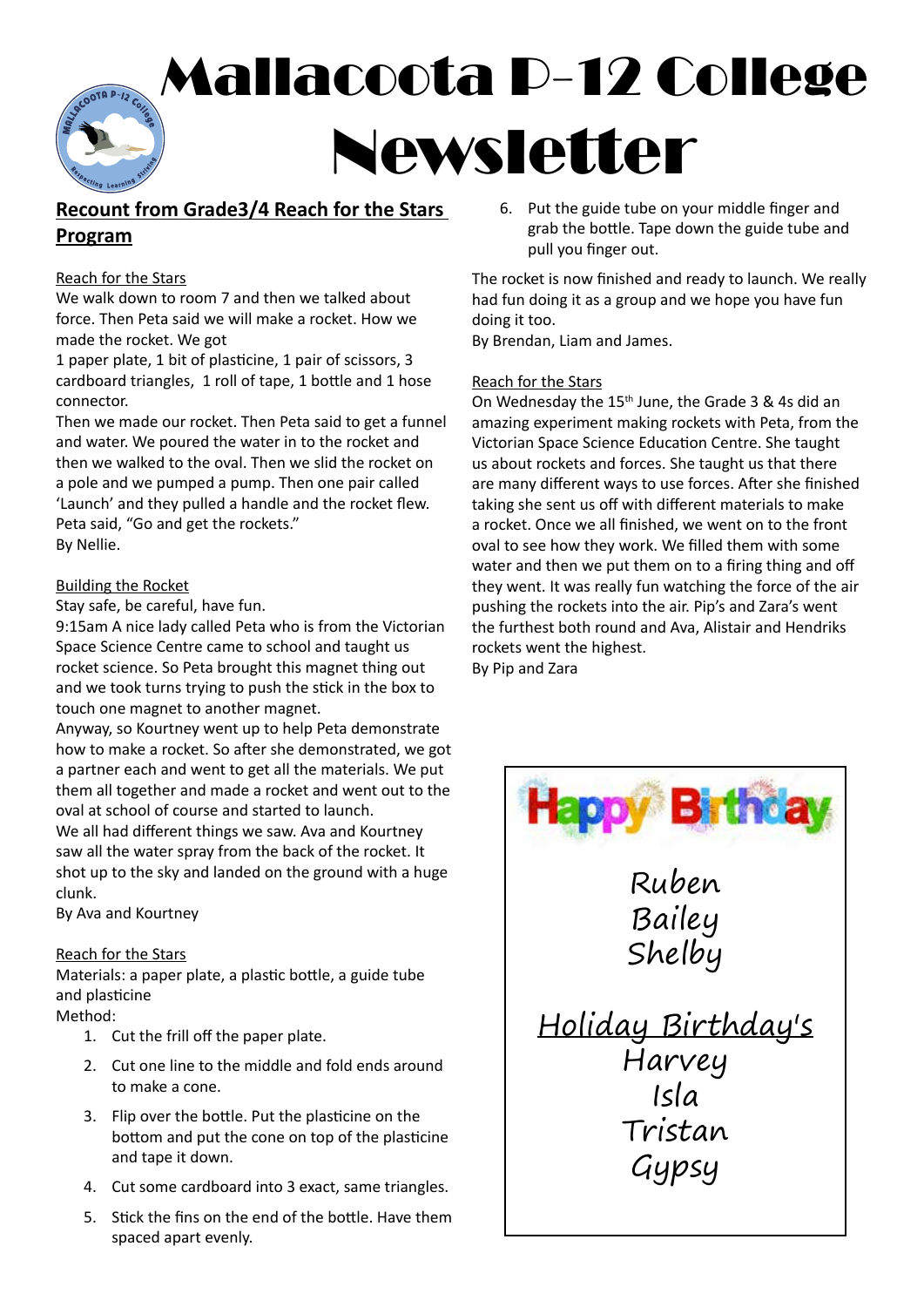# Mallacoota P-12 College Newsletter

#### **Gym Upgrade**

This term has seen our senior students lead a Gym upgrade with Mr Berry and Mr Dale. Students were inspired after viewing Swifts Creek's new Gym. It was great to see our students identify an area that will increase their wellbeing and connection to school, and then, commit to an action to implement the improvement. Weekend working bees, lunch and before and after school have all been utilised. Well done on taking control of your environment. A big thanks to St. Vincents De Pauls for funding this program and School Council for supporting it.





#### **Secondary Sport and Physical Education Update**

A wonderful term of sport for the secondaries will conclude today with the Year 7-8 East Gippsland school soccer championship. Good luck to our year 6-8 team against the year 8 Nagle side. The team has been training for the last half of the term and has been really supportive and committed to improvement.

Thursday after-school sports have been a big hit, focusing on Baseball and Softball. Students from grade 5 and up have been able to develop their throwing and catching skills. Big thanks to Kai, Isaac and Zy for leading that program. *(Please note Thursday after school sports have finished for this term.)*

The School Athletics Carnival is a movable feast, as the region is working out the best date for everyone. At this stage it looks to be the middle of next term. As soon as we have finalised with Cann River we will let you know.



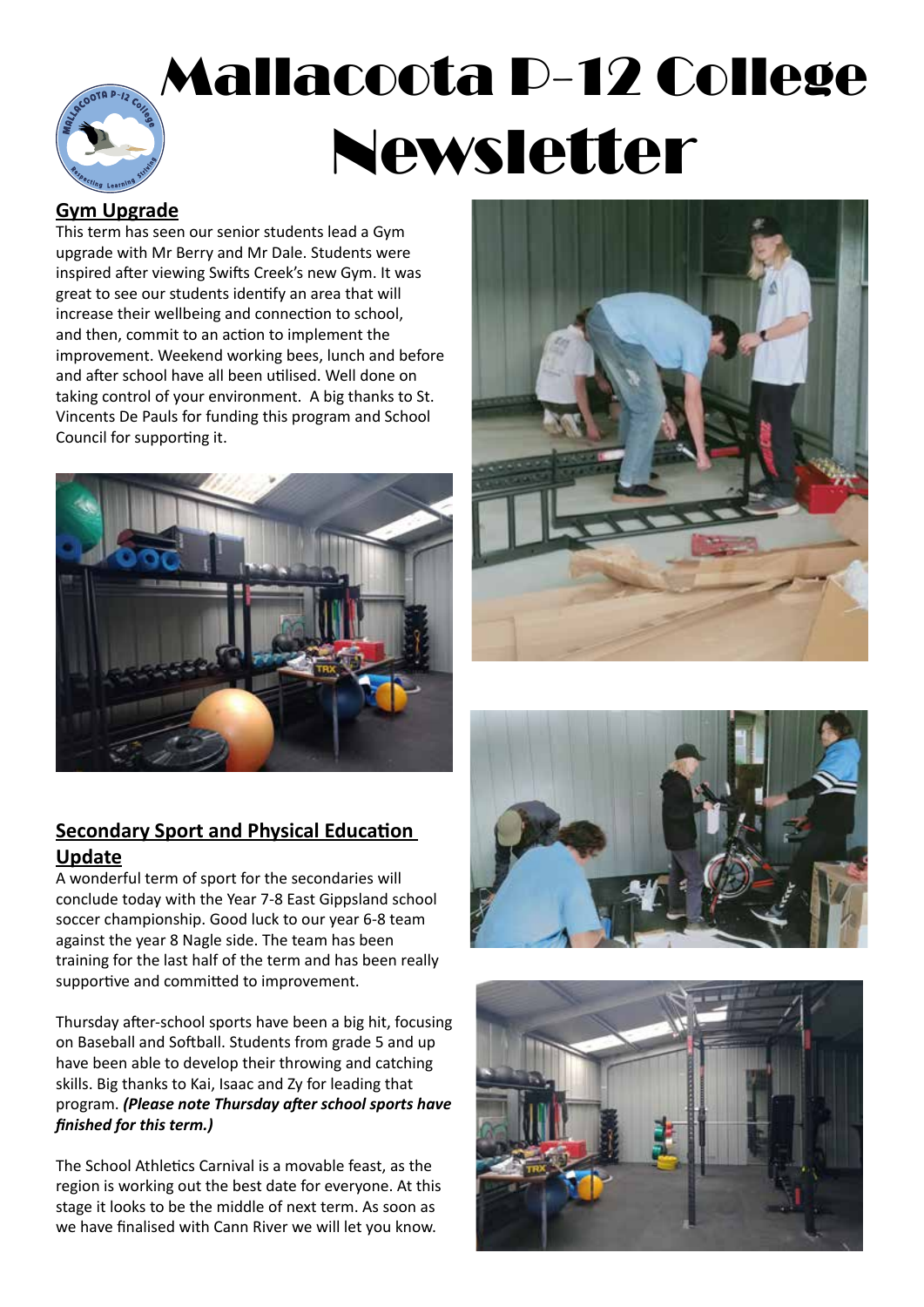### Mallacoota P-12 College TA P-12 Newsletter

#### Dear Families,

In conjunction with CHIRF, Mallacoota Medical Centre and Mallacoota P-12 College, we are pleased to announce that we are now able to distribute the Foundation of Rural & Regional Renewal (FRRR) vouchers equitably to families in Mallacoota. These vouchers are for Target and some businesses in Mallacoota.

This initiative was activated in 2021 to provide support for families, and due to many unforeseen and unavoidable circumstances, there was a delay in rolling them out.

Each student will be receiving a \$50 Target voucher and each family, a \$50 Voucher to one of the supermarkets in town. Other limited vouchers being distributed are for the Post Office and the Surf Shack.

Information on how to use the vouchers and conditions will be given with the vouchers and sent with the eldest child of your family by the end of term. If any family misses out due to student absence this week, they will continue to be available to families at the start of term 3.

These vouchers have been made possible through generous donations to FRRR to support communities impacted by the 2019/2020 Bushfires.

Please contact Trindi at trindi.ysw@gmail.com if you require any further information.

#### *Congratulations to Alistair and Shelby in achieving their red belt 9th kyu in karate.*

![](_page_3_Picture_9.jpeg)

#### **Upstander information session**

When: Wednesday  $22<sup>nd</sup>$  of June in the assembly room at the Mallacoota P-12 College Time: 6-7 pm

Be an Upstander – Grow your confidence in knowing how to do something if you see something.

This session will focus on empowering participants to address problematic behaviour that prevents us from leading respectful and equal relationships. As part of promoting gender equality, we need to make space to talk about how we can effectively and safely interrupt the normalisation, justification and tolerance of disrespect and violence against women. Every single one of us can make a difference and change the story for future generations.

Mallacoota P-12 College invites you to come along to this interactive session focused on building and promoting gender equity and challenging rigid gender stereotypes.

#### Presenter

Sarah Corbell is passionate about Respectful Relationships Education and has been in her current role as Project Lead at the Department of Education since 2017. She has a 20-year background in Education and Women's Health and continues to work both in the classroom and as part of the regional Respectful Relationships workforce to support schools with the implementation of Respectful Relationships Education. Sarah acknowledges her colleagues working across schools and other settings in the Prevention of Gender Based Violence, understanding that schools are contributing to a large-scale community wide effort for social transformation.

For further information please contact Helen School Nurse via the front office.

Let's change the story. Helen and the SWPB/RR team

Respecting Learning Striving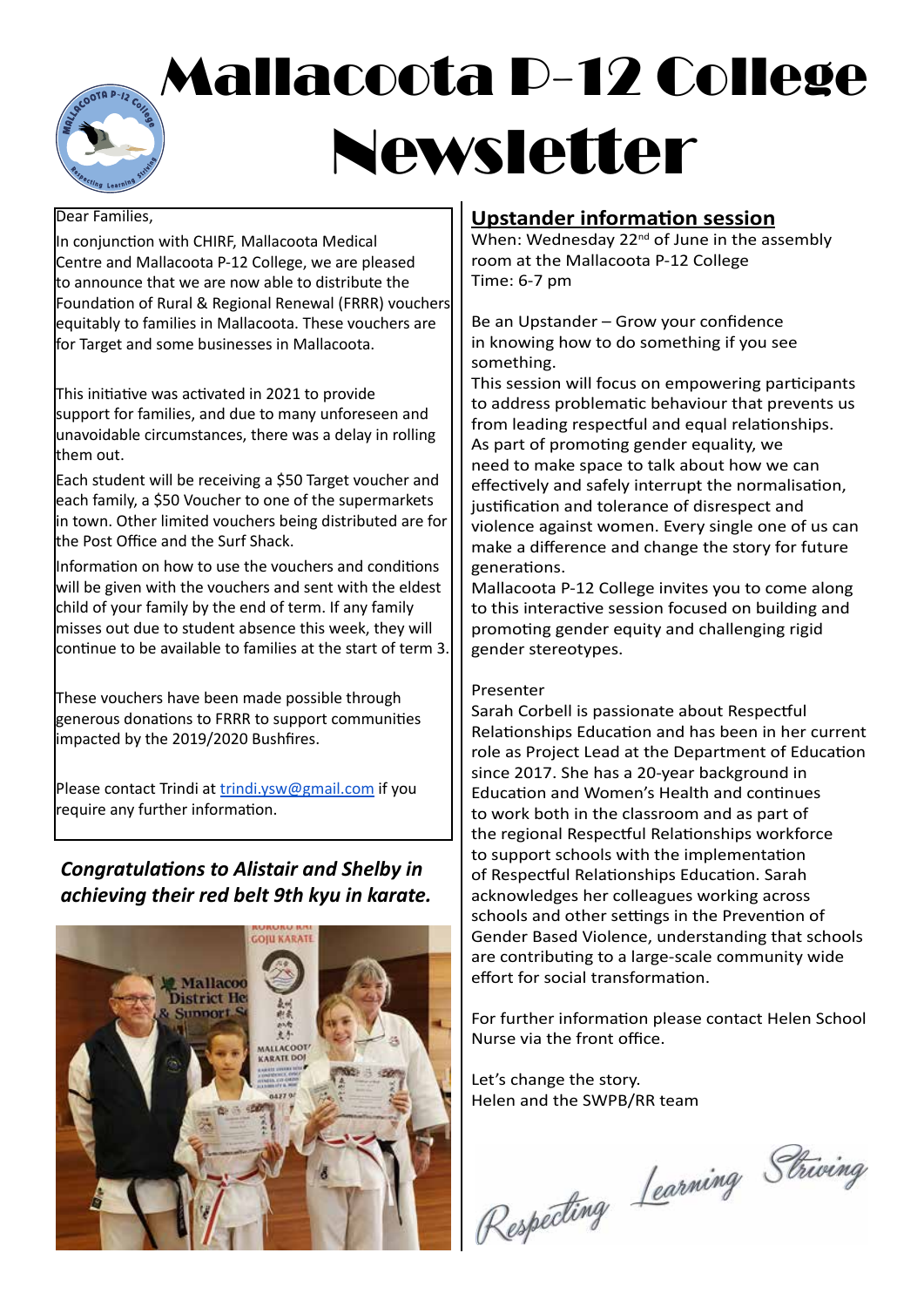### Mallacoota P-12 College OTA P-12 Co Newsletter

#### **MALLACOOTA P-12 COLLEGE**

### **VCE/VET/VCE VM INFORMATION EVENING**

TUESDAY JUNE 21 AT 6:00 PM. IN THE **BETKA ROOM** 

# **YEAR 9, 10 & 11 PARENTS AND**

# **STUDENTS INVITED**

![](_page_4_Picture_6.jpeg)

![](_page_4_Picture_7.jpeg)

www.indigenousoutreach.org www.facebook.com/indigenousoutreachprojects

#### **School Holiday Program** Yoowinna Wurnalung Aboriginal Healing Service is hosting Indigenous Outreach Project (Hip Hop Dance)

Thursday 30<sup>th</sup> June to Sunday 3<sup>rd</sup> July

- Dance workshops for Aboriginal children and young people aged 5-25 years
- ong writing & produce a music video for young people aged 12-25 years **(limited places)** Beyonce and Chris Brown step aside the Youth of East Gippsland & Wellington shire areas are stepping up
- Have fun and create messages of strong & safe community for young people

We have limited spaces, so please contact YWAHS if you are interested. Location will be at GLaWAC- Gunaikurnai Land and Waters Aboriginal Corporation Scriveners Road (previously Forestec) Kalimna West Transport provided.

> **Please contact Reception on** 03 4110 2100 or text/call Sharlene on 0488 114 022 or Rob on 0488 330 408. For further information or to put your name down, text or email: sharlanam@vwahs.org.au

## **WHAT'S ON**

Mark **Calendar** 

- **21 Jun** East Gippsland Secondary Soccer @ Bairnsdale
- **24 Jun** Last day of Term 2 School finishes at 2.30pm
- **11 Jul** Start of Term 3
- **20 Jul** School Photos